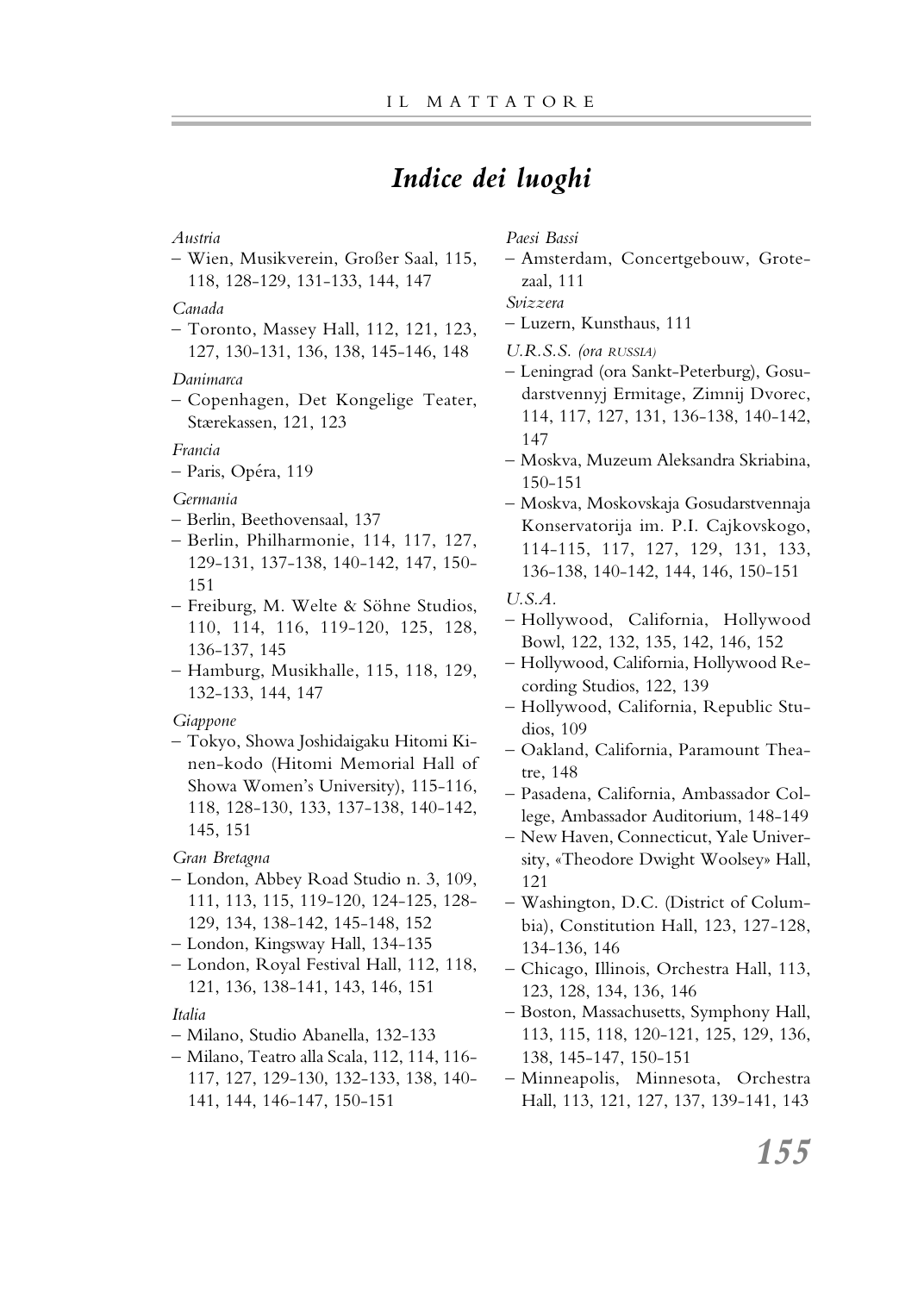- Saint Louis, Missouri, «Walter S. Powell» Symphony Hall, 130
- Camden, New Jersey, Victor Studio n. 1, 114, 123, 125, 139
- New York City, New York, 14 East 94th Street (Studio presso l'abitazione di Horowitz), 110, 113-114, 116-118, 120, 123, 125-129, 132-133, 136, 138, 144, 147-150, 152
- New York City, New York, Aeolian Duo-Art Studios, 120, 122, 125, 137, 139, 145
- New York City, New York, Brooklyn College, «Walt Whitman» Auditorium, 141-142
- New York City, New York, CBS 30th Street Studio, 109-111, 113-124, 127, 129-130, 135, 139-148, 150-152]
- New York City, New York, Carnegie Hall, 109-128, 130-140, 142-152
- New York City, New York, Hunter College, Auditorium, 112, 116-119, 121, 123, 127-128, 130, 134, 152
- New York City, New York, Liederkranz Hall, 120, 125, 130
- New York City, New York, Lincoln Center, «Avery Fisher» Hall, 113, 119, 131, 135, 138, 145, 147
- New York City, New York, Metropolitan Opera House, 113, 121, 127, 137, 139-141, 143
- New York City, New York, NBC Studio 8-H, 111
- New York City, New York, Queens College, Colden Center for the Performing Arts, Colden Auditorium, 111, 129
- New York City, New York, RCA Studio A, 112, 125, 128-130, 136-137, 140-141, 144-145, 147, 151
- New York City, New York, Town Hall, 110, 112-116, 119, 121, 123- 124, 126-129, 131-134, 139, 142-143, 146, 150
- New York City, New York, studio d'incisione ignoto, 130, 132
- Philadelphia, Pennsylvania, Academy of Music, 121, 125

### *Indice dei musicisti*

- BARBIROLLI, JOHN direttore d'orchestra, 121, 135
- COATES, ALBERT direttore d'orchestra, 135
- FISCHER-DIESKAU, DIETRICH baritono, 145
- GIULINI, CARLO MARIA direttore d'orchestra, 132
- KOUSSEVITZKY, SERGEI direttore d'orchestra, 135
- MALKO, NICOLAI direttore d'orchestra, 121
- MEHTA, ZUBIN direttore d'orchestra, 135
- MILSTEIN, NATHAN violinista, 112
- ORMANDY, EUGENE direttore d'orchestra, 135
- REINER, FRITZ direttore d'orchestra, 110, 121, 135
- ROSTROPOVICH, MSTISLAV violoncellista, 122, 138
- SZELL, GEORGE direttore d'orchestra, 122
- STEINBERG, WILLIAM direttore d'orchestra, 122
- STERN, ISAAC violinista, 122
- TOSCANINI, ARTURO direttore d'orchestra, 111, 112, 121, 122
- WALTER, BRUNO direttore d'orchestra, 111, 122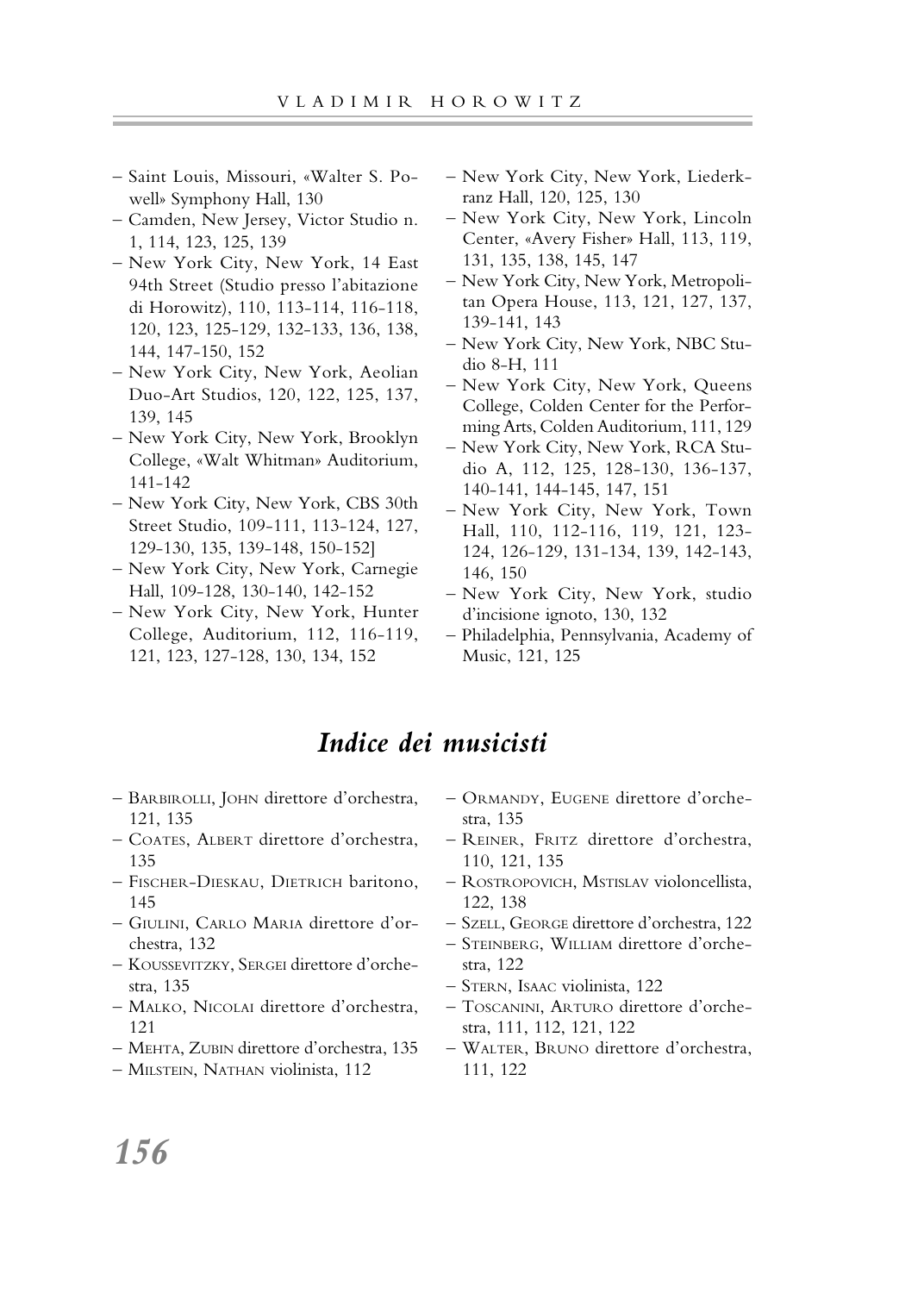# *Indice delle orchestre*

### *Danimarca*

– Danske Radiosymfoniorkestret København, direttore Nicolai Malko, 121

### *Gran Bretagna*

– London Symphony Orchestra, direttore Albert Coates, 135

### *Italia*

– Orchestra del Teatro alla Scala di Milano, direttore Carlo Maria Giulini, 132

### *Paesi Bassi*

– Concertgebouworkest, direttore Bruno Walter, 111

### *Svizzera*

– Luzern Festival Orchestra, direttore Arturo Toscanini, 111

### *U.S.A.*

– Hollywood Bowl Orchestra, direttore William Steinberg, 122

- Hollywood Bowl Orchestra, direttore Sergei Koussevitzky, 135
- NBC Symphony Orchestra, direttore Arturo Toscanini, 111, 112, 121, 122
- New York Philharmonic Orchestra, direttore John Barbirolli, 121, 135
- New York Philharmonic Orchestra, direttore Zubin Mehta, 135
- New York Philharmonic Orchestra, direttore Eugene Ormandy, 135
- New York Philharmonic Orchestra, direttore George Szell, 122
- New York Philharmonic Orchestra, direttore Arturo Toscanini, 111
- New York Philharmonic Orchestra, direttore Bruno Walter, 122
- Philadelphia Orchestra, direttore Fritz Reiner, 121
- RCA Victor Symphony Orchestra, direttore Fritz Reiner, 110, 135